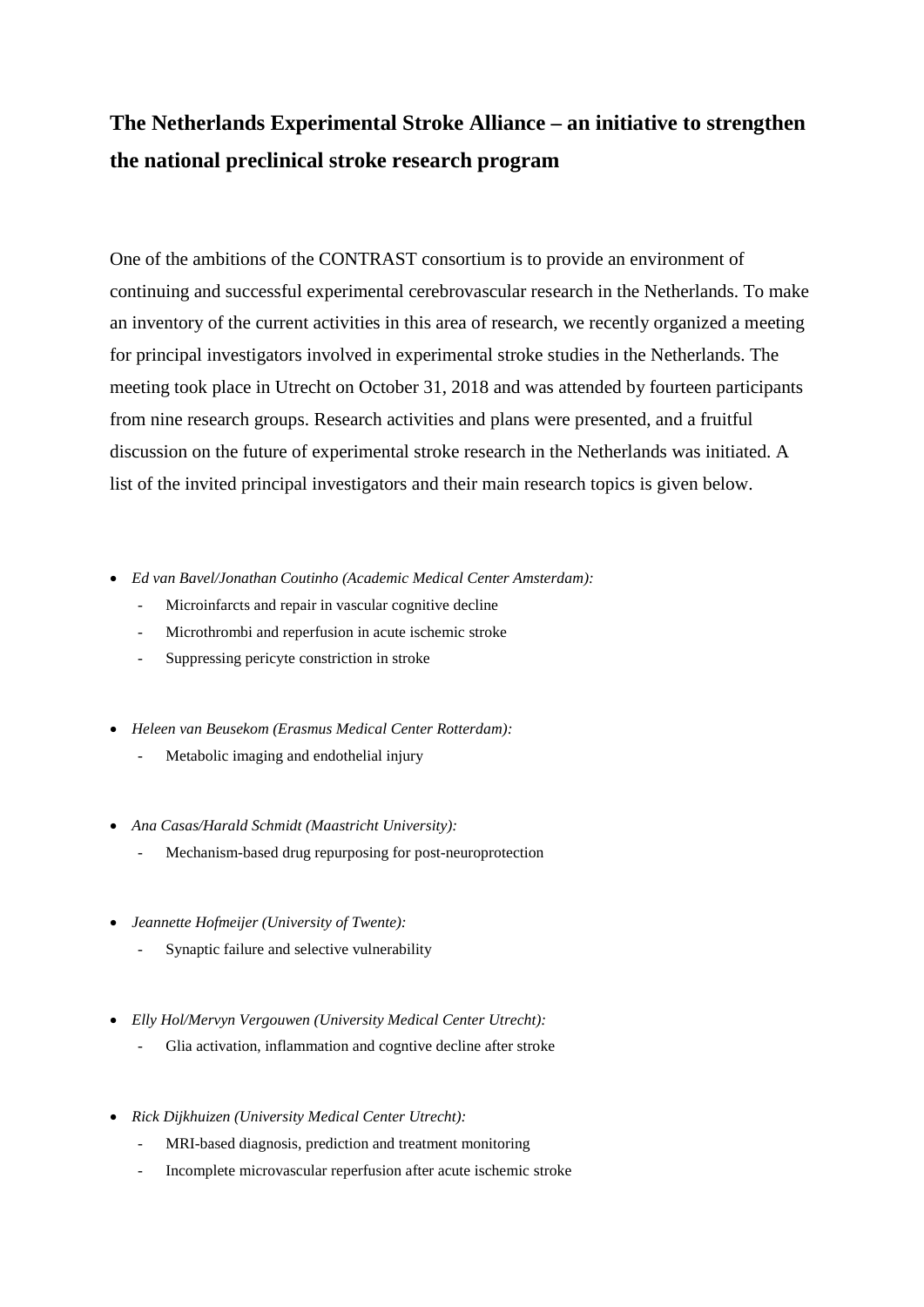- Interaction between cerebral amyloid angiopathy and stroke pathophysiology
- Inflammation-targeted nanotherapy
- Plasticity/recovery-enhancing therapies (e.g. non-invasive brain stimulation)
- *Amanda Kiliaan (Radboud University Medical Center Nijmegen):*
	- Longitudinal effect of stroke and AD on neuroimaging and cognitive parameters in male and female AD mice
	- Specific nutritional component (Hydroxytyrosol) from olive oil as therapeutic approach after acute ischemic stroke
	- Specific multi-nutrient diet as therapeutic approach after acute ischemic stroke
	- Excercise as treatment after acute ischemic stroke
- *Arn van den Maagdenberg/Marieke Wermer (Leiden University Medical Center):*
	- Stroke and migraine: shared mechanisms
- *Huub Maas/Gert Kwakkel (Vrije Universiteit Center Amsterdam/Amsterdam University Medical Center):*
	- Muscle mechanics, limb kinematics and neural control of movement after stroke
- *Cora Nijboer (University Medical Center Utrecht):*
	- Nutritional interventions for neonatal ischemic brain injury
	- Role of TNFalpha, TNF-Rs and inhibitors in neonatal ischemic brain injury
	- Mesenchymal stem-cell based therapies for preterm white matter injury
	- Growth factor-based therapies for preterm white matter injury

These groups, their expertise and interests, as well as their ambitions form an excellent basis for further strengthening of the experimental stroke research program in a more collaborative effort. Importantly, all participants were enthusiastic about working together more closely in the future. As a next step, we agreed to continue with a follow-up meeting early next year, to further discuss how we can exchange knowledge, exploit complementary expertise, facilitate shared use of specialized equipment and apply for joint funding. An interesting option that was brought up was to join forces for execution of preclinical multicenter trials.

By forming an alliance, provisionally named as the Netherlands Experimental Stroke Alliance (NESA), we intend to set the stage for a stronger and more collaborative approach of experimental stroke research in the Netherlands. Obviously, additional research groups that